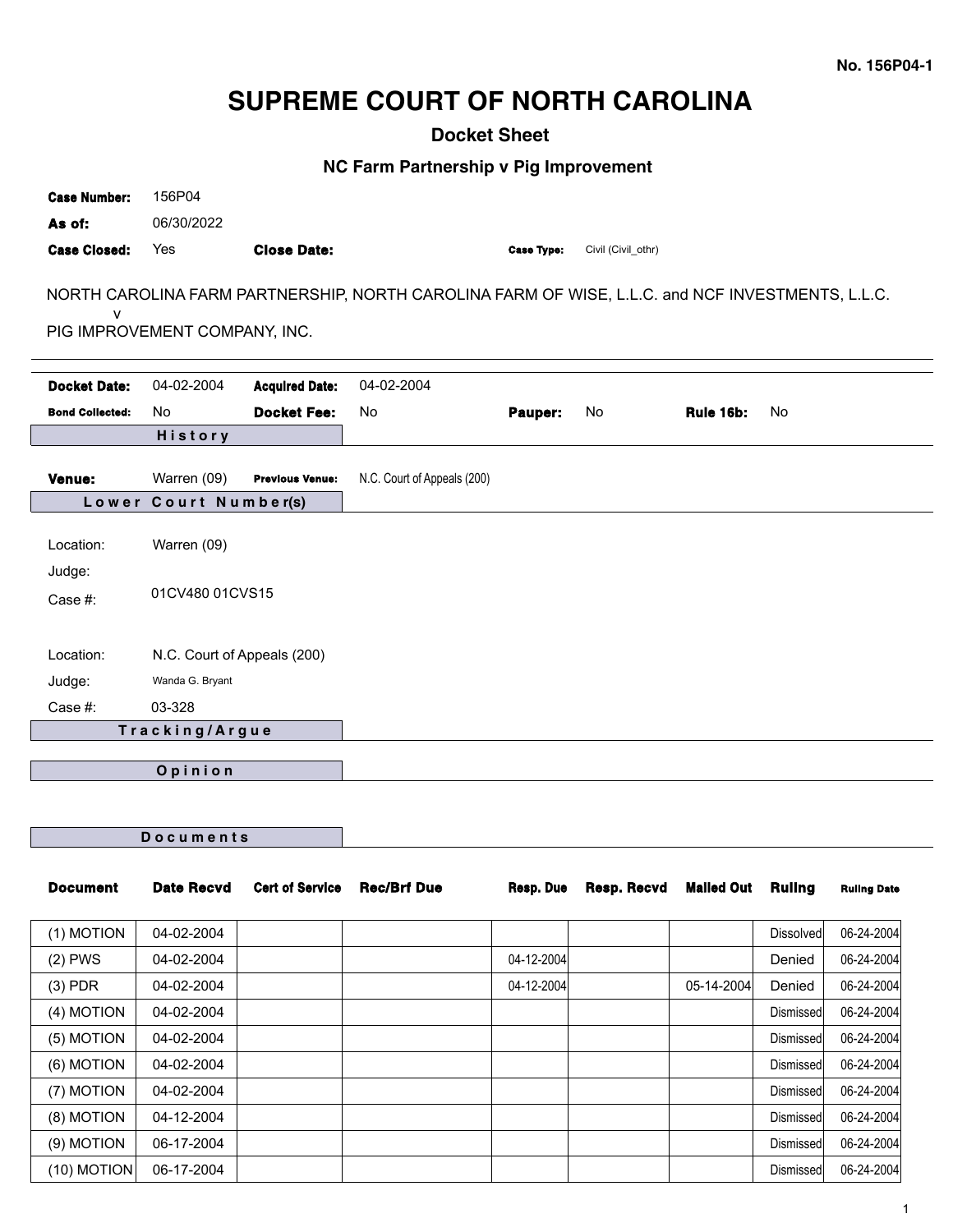**No. 156P04-1**

| (11) MOTION                                                                                                                                     | 06-17-2004                                         |                                                   |  |  | Dismissed | 06-24-2004 |
|-------------------------------------------------------------------------------------------------------------------------------------------------|----------------------------------------------------|---------------------------------------------------|--|--|-----------|------------|
| $(12)$ MOTION                                                                                                                                   | 06-17-2004                                         |                                                   |  |  | Dismissed | 06-24-2004 |
|                                                                                                                                                 |                                                    |                                                   |  |  |           |            |
| 1 - MOTION (Dissolved) - 06-24-2004<br>Filed: 04-02-2004 @ 12:00:00<br>BY : Mr. Jack Cozort<br>PARKER POE                                       |                                                    | FOR: Defendant-Appellant Pig Improvement Co., INC |  |  |           |            |
| 2 - PWS (Denied) - 06-24-2004<br>Filed: 04-02-2004 @ 12:00:00<br>BY : Mr. Jack Cozort<br>PARKER POE                                             |                                                    | FOR: Defendant-Appellant Pig Improvement Co., INC |  |  |           |            |
|                                                                                                                                                 | <b>RESPONSE TO PWS</b><br>Filed: 04-12-2004<br>BY: |                                                   |  |  |           |            |
| 3 - PDR (Denied) - 06-24-2004<br>Filed: 04-02-2004 @ 12:00:00<br>BY : Mr. Jack Cozort<br>PARKER POE                                             |                                                    | FOR: Defendant-Appellant Pig Improvement Co., INC |  |  |           |            |
|                                                                                                                                                 | <b>RESPONSE TO PDR</b><br>Filed: 04-12-2004<br>BY: |                                                   |  |  |           |            |
| 4 - MOTION (Dismissed) - 06-24-2004<br>Filed: 04-02-2004 @ 12:00:00<br>FOR: Amicus Stanfield, Mary C.<br>BY : Mr. William G. Hancock            |                                                    | EVERETT, GASKINS, HANCOCK, & STEVENS              |  |  |           |            |
| 5 - MOTION (Dismissed) - 06-24-2004<br>Filed: 04-02-2004 @ 12:00:00<br>FOR: Amicus Stanfield, Mary C.<br>BY : Mr. William G. Hancock            |                                                    | EVERETT, GASKINS, HANCOCK, & STEVENS              |  |  |           |            |
| 6 - MOTION (Dismissed) - 06-24-2004<br>Filed: 04-02-2004 @ 12:00:00<br>FOR: Amicus Stanfield, Mary C.<br>BY : Robert H. Tiller                  | HELMS MULLISS & WICKER, PLLC                       |                                                   |  |  |           |            |
| 7 - MOTION (Dismissed) - 06-24-2004<br>Filed: 04-02-2004 @ 12:00:00<br>FOR: Amicus Stanfield, Mary C.<br>BY : Robert H. Tiller                  | <b>HELMS MULLISS &amp; WICKER, PLLC</b>            |                                                   |  |  |           |            |
| 8 - MOTION (Dismissed) - 06-24-2004<br>Filed: 04-12-2004 @ 12:00:00<br>FOR: Amicus Stanfield, Mary C.<br>BY : Mr. Johnny M Loper                |                                                    | WOMBLE CARLYLE SANDRIDGE & RICE, PLLC             |  |  |           |            |
| 9 - MOTION (Dismissed) - 06-24-2004<br>Filed: 06-17-2004 @ 12:00:00<br>BY : Mr. John J. Butler<br>PARKER POE                                    |                                                    | FOR: Defendant-Appellant Pig Improvement Co., INC |  |  |           |            |
| 10 - MOTION (Dismissed) - 06-24-2004<br>Filed: 06-17-2004 @ 12:00:00<br>FOR: Amicus Stanfield, Mary C.<br>BY : Mr. John J. Butler<br>PARKER POE |                                                    |                                                   |  |  |           |            |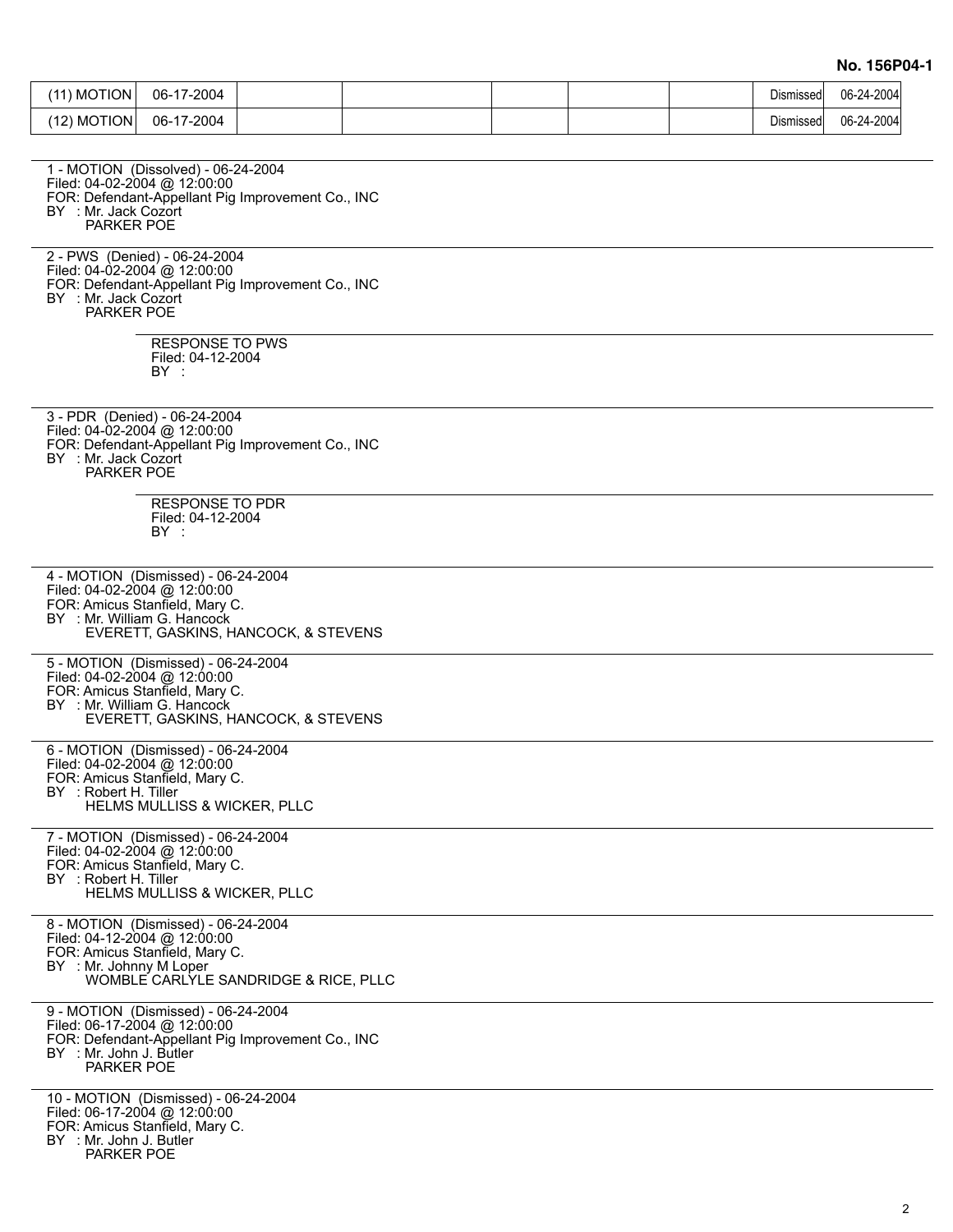11 - MOTION (Dismissed) - 06-24-2004 Filed: 06-17-2004 @ 12:00:00 FOR: Defendant-Appellant Pig Improvement Co., INC BY : Mr. John J. Butler PARKER POE

12 - MOTION (Dismissed) - 06-24-2004 Filed: 06-17-2004 @ 12:00:00 FOR: Amicus Stanfield, Mary C. BY : Mr. John J. Butler PARKER POE

**Financial Information** 

|                            | <b>Receipts</b>    |                      |                     |                 |              |             |            |
|----------------------------|--------------------|----------------------|---------------------|-----------------|--------------|-------------|------------|
| Date Charged               | <b>Charge Type</b> | <b>Amount Chaged</b> | <b>Amount Paid</b>  | <b>Document</b> | <b>Pages</b> | Receipt $#$ | Date Paid  |
| 04-02-2004                 | Docket Fee         | 20.00                | 20.00               |                 |              | R041000504A | 04-06-2004 |
| 05-14-2004                 | Printing           | 537.25               | 537.25              | <b>PETITION</b> | 307          | R051003904A | 08-17-2004 |
|                            |                    |                      |                     |                 |              |             |            |
|                            | <b>Parties</b>     |                      |                     |                 |              |             |            |
| Party Name                 |                    |                      | Role                |                 |              |             |            |
| Pig Improvement Co., Inc.  |                    |                      | Defendant-Appellant |                 |              |             |            |
| NC Farm Partnership        |                    |                      | Plaintiff-Appellee  |                 |              |             |            |
| NC Farm of Wise, L.L.C.    |                    |                      | Plaintiff-Appellee  |                 |              |             |            |
| Pig Improvement Co., INC   |                    |                      | Defendant-Appellant |                 |              |             |            |
| NC Farm Partnership et al. |                    |                      | Plaintiff-Appellee  |                 |              |             |            |
| NC Farm Partnership et al  |                    |                      | Defendant-Appellee  |                 |              |             |            |
|                            |                    |                      |                     |                 |              |             |            |

#### **A t t o r n e y s**

#### **Attorney for Defendant-Appellant - Pig Improvement Co., INC**

Mr. Jack Cozort [Primary Attorney]

Mr. John J. Butler

Attorney at Law

PARKER POE

P.O. Box 389 Raleigh, NC 27602 (919) 890-4144

# **Attorney for Amicus - Stanfield, Mary C.**

Mr. John J. Butler [Primary Attorney]

Attorney at Law

PARKER POE

P.O. Box 389 Raleigh, NC 27602 (919) 890-4144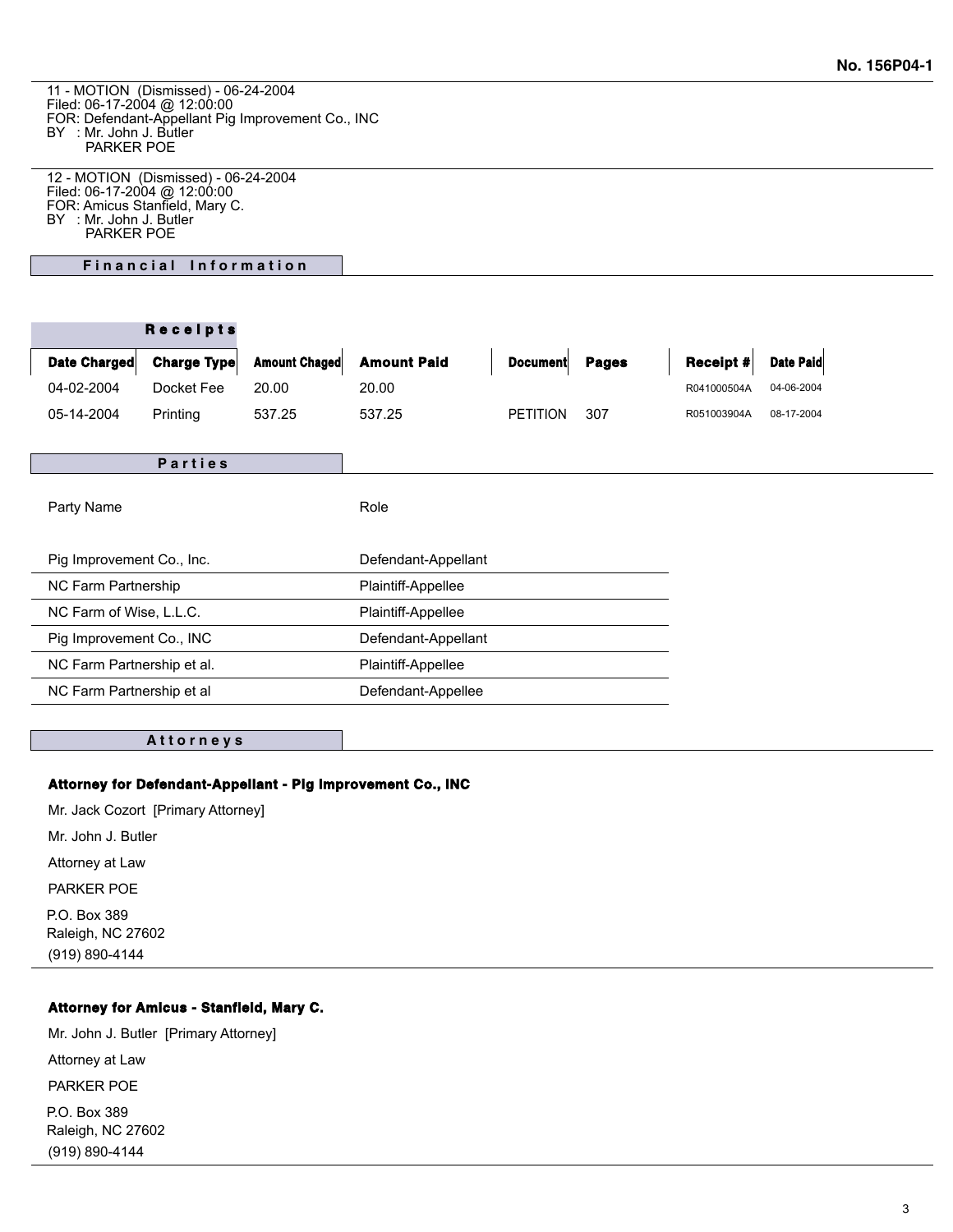## **Attorney for Defendant-Appellant - Pig Improvement Co., INC**

Mr. Charles T. Patterson [Primary Attorney] Ms. Margaret M. Prahl HEIDMAN, REDMOND, FREDREGILL, PATTERSON, PLAZA, DYKSTRA & PR P.O. Box 3086 Sioux City, IO 51102

## **Attorney for Plaintiff-Appellee - NC Farm Partnership et al.**

Mr. Ronald H. Garber [Primary Attorney] Attorney at Law rgarber@bbghlaw.com BOXLEY, BOLTON & GARBER P.O. Drawer 1429 Raleigh, NC 27602 (919) 832-3915

#### **Attorney for Defendant-Appellee - NC Farm Partnership et al**

Mr. John T. Benjamin, Jr. [Primary Attorney] Attorney at Law benjamin@lawjtb.com THE LAW OFFICE OF JOHN T. BENJAMIN, JR. 227 West Martin Street

Raleigh, NC 27601 (919) 755-0060

## **Attorney for Amicus - Stanfield, Mary C.**

Mr. William G. Hancock [Primary Attorney] Mr. K. Matthew Vaughn Attorney at Law matt@smvt.com EVERETT, GASKINS, HANCOCK, & STEVENS N. C. Prisoner Legal Services, Inc. P.O. Box 25397 Raleigh, NC 27611 (919) 755-0897

## **Attorney for Amicus - Stanfield, Mary C.**

Robert H. Tiller [Primary Attorney]

robtiller@parkerpoe.com

HELMS MULLISS & WICKER, PLLC

201 North Tryon Street Suite 3000 Charlotte, NC 28231 (919) 828-0564